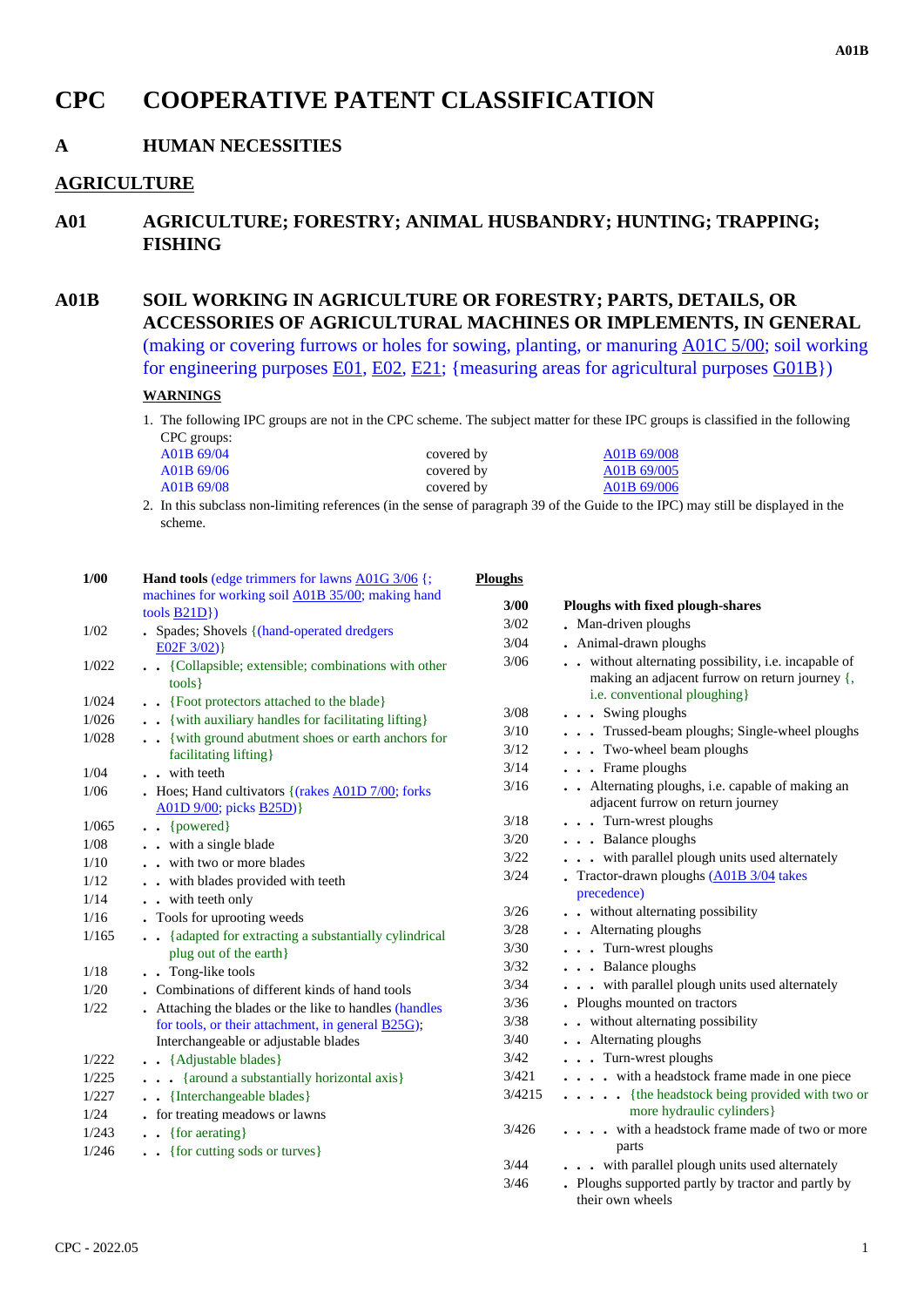#### Ploughs **A01B**

| 3/462  | {Alternating ploughs with frame rotating about a<br>vertical axis}                                                                                                                                                                                         |
|--------|------------------------------------------------------------------------------------------------------------------------------------------------------------------------------------------------------------------------------------------------------------|
| 3/464  | . . {Alternating ploughs with frame rotating about a<br>horizontal axis, e.g. turn-wrest ploughs}                                                                                                                                                          |
| 3/466  | - {the frame comprising an articulated beam}                                                                                                                                                                                                               |
| 3/468  | . {the plough wheels being actively driven}                                                                                                                                                                                                                |
| 3/50   | . Self-propelled ploughs                                                                                                                                                                                                                                   |
| 3/52   | with three or more wheels, or endless tracks                                                                                                                                                                                                               |
| 3/54   | . without alternating possibility                                                                                                                                                                                                                          |
| 3/56   | Alternating ploughs {; Balance ploughs}                                                                                                                                                                                                                    |
| 3/58   | . . with two wheels                                                                                                                                                                                                                                        |
| 3/60   | . Alternating ploughs                                                                                                                                                                                                                                      |
| 3/62   | • Balance ploughs                                                                                                                                                                                                                                          |
| 3/64   | . Cable ploughs; Indicating or signalling devices for<br>cable plough systems { (vehicles towed by cable<br>B60D)                                                                                                                                          |
| 3/66   | . . with motor-driven winding apparatus mounted on<br>the plough                                                                                                                                                                                           |
| 3/68   | Cable systems with one or two engines {; e.g.<br>electrically-driven or with diesel generating set}                                                                                                                                                        |
| 3/70   | Systems with one engine for working uphill                                                                                                                                                                                                                 |
| 3/72   | . Means for anchoring the cables                                                                                                                                                                                                                           |
| 3/74   | . Use of electric power for propelling ploughs<br>{for rotary cultivators or the like (electric current<br>collectors <b>B60L 5/00</b> )}                                                                                                                  |
| 5/00   | Ploughs with rolling non-driven tools, e.g. discs<br>(with rotary driven tools A01B 9/00)                                                                                                                                                                  |
| 5/02   | . drawn by animals                                                                                                                                                                                                                                         |
| 5/04   | . drawn by tractors                                                                                                                                                                                                                                        |
| 5/06   | without alternating possibility {, e.g. with rotary<br>$\ddot{\phantom{a}}$<br>$\bullet$<br>counters provided with scrapers}                                                                                                                               |
| 5/08   | • Alternating ploughs                                                                                                                                                                                                                                      |
| 5/10   | - mounted or partly-mounted on tractors                                                                                                                                                                                                                    |
| 5/12   | • without alternating possibility                                                                                                                                                                                                                          |
| 5/14   | . Alternating ploughs                                                                                                                                                                                                                                      |
| 5/16   | Self-propelled disc or like ploughs                                                                                                                                                                                                                        |
| 7/00   | Disc-like soil-working implements usable either as<br>ploughs or as harrows, or the like                                                                                                                                                                   |
| 9/00   | Ploughs with rotary driven tools (tilling implements<br>with rotary driven tools A01B 33/00)                                                                                                                                                               |
| 9/003  | {with tools on horizontal shaft transverse to<br>direction of travel}                                                                                                                                                                                      |
| 9/006  | . {with tools on horizontal shaft parallel to direction<br>of travel}                                                                                                                                                                                      |
| 11/00  | Ploughs with oscillating, digging or piercing tools<br>{driven or not}                                                                                                                                                                                     |
| 13/00  | Ploughs or like machines for special purposes<br>(for drainage E02B 11/02){; Ditch diggers, trench<br>ploughs, forestry ploughs, ploughs for land or<br>marsh reclamation (machines for aerating meadows<br>A01B 45/02; making furrows A01C 5/00; dredging |
| 13/02  | machines in general <b>E02F</b> )}<br>. for making or working ridges, e.g. with<br>symmetrically arranged mouldboards {, e.g. ridging                                                                                                                      |
| 13/025 | plough}<br>{with passively driven rotating disc-like elements<br>$\ddot{\phantom{0}}$                                                                                                                                                                      |
|        | for forming the ridge}                                                                                                                                                                                                                                     |
| 13/04  | . for working in vineyards, orchards, or the like                                                                                                                                                                                                          |
| 13/06  | Arrangements for preventing damage to the vines,<br>or the like {, e.g. hydraulic (machines specially<br>adapted for working in vineyards A01B 39/16)}                                                                                                     |

|  |  | A01B |
|--|--|------|
|  |  |      |

| 13/08          | . for working subsoil                                                                                                                                                               |
|----------------|-------------------------------------------------------------------------------------------------------------------------------------------------------------------------------------|
| 13/10          | • Special implements for lifting subsoil layers                                                                                                                                     |
| 13/12          | Means for distributing the layers on the surface                                                                                                                                    |
| 13/14          | . for working soil in two or more layers                                                                                                                                            |
| 13/16          | . Machines for combating erosion, e.g. basin-diggers,                                                                                                                               |
|                | furrow-dammers                                                                                                                                                                      |
| <b>15/00</b>   | Elements, tools, or details of ploughs                                                                                                                                              |
| 15/02          | . Plough blades; Fixing the blades                                                                                                                                                  |
| 15/025         | {specially adapted for working subsoil}<br>$\ddot{\phantom{0}}$                                                                                                                     |
| 15/04          | Shares {(making ploughshares by rolling <b>B21H)</b> }<br>$\ddot{\phantom{0}}$                                                                                                      |
| 15/06          | Interchangeable or adjustable shares<br>$\ddot{\phantom{0}}$<br>$\sim$                                                                                                              |
| 15/08          | . Mouldboards                                                                                                                                                                       |
| 15/10          | Interchangeable or adjustable mouldboards                                                                                                                                           |
| 15/12          | . Beams; Handles (handles for tools or their<br>attachment in general <b>B25G</b> )                                                                                                 |
| 15/125         | • {Articulated beams}                                                                                                                                                               |
| 15/14          | Frames (means or arrangements to facilitate<br>transportation A01B 73/00)                                                                                                           |
| 15/145         | {the plough blades being connected to the plough<br>beam for unisono adjustment of the furrow<br>width }                                                                            |
| 15/16          | . Discs (bearings therefor A01B 71/04); Scrapers for<br>cleaning discs; Sharpening attachments (sharpening<br>in general $\underline{B24}$                                          |
| 15/18          | . Coulters                                                                                                                                                                          |
| 15/20          | . Special adjusting means for tools of ploughs drawn<br>by, or mounted on tractors working on hillsides or<br>slopes                                                                |
| 17/00          | Ploughs with special additional arrangements, e.g.<br>means for putting manure under the soil, clod-<br>crushers (A01B 49/00 takes precedence); {Means<br>for breaking the subsoil} |
| 17/002         | {Means for putting manure, debris, straw or the like<br>$\ddot{\phantom{0}}$<br>under the soil (to plough-in weeds A01B 39/18)}                                                     |
| 17/004         | • {Clod-crushers}                                                                                                                                                                   |
| 17/006         | $\bullet$ $\bullet$ {with driven tools}                                                                                                                                             |
| 17/008         | {rotating about a vertical or steeply inclined<br>$\ddot{\phantom{0}}$                                                                                                              |
|                | axis }                                                                                                                                                                              |
| <b>Harrows</b> |                                                                                                                                                                                     |
| 19/00          | <b>Harrows with non-rotating tools {(harrows for</b>                                                                                                                                |
| 19/02          | working in vineyards A01B 39/16)}<br>with tools rigidly or elastically attached to a tool-<br>frame                                                                                 |
| 19/04          | with two or more tool-frames                                                                                                                                                        |
| 19/06          | with tools or tool-frames moved to-and-fro<br>$\cdot$ $\cdot$<br>mechanically                                                                                                       |
| 19/08          | with link network supporting tooth-like tools                                                                                                                                       |
| 19/10          | Lifting or cleaning apparatus                                                                                                                                                       |
| 21/00          | Harrows with rotary non-driven tools (tilling<br>implements with rotary driven tools A01B 33/00)                                                                                    |
| 21/02          | . with tooth-like tools                                                                                                                                                             |
| 21/04          | . on horizontally-arranged axles                                                                                                                                                    |

- 21/08 **.** with disc-like tools
- 21/083 **. .** {of the type comprising four individual disk groups each pivotally connected at fixed locations to a substantially rigid frame} 21/086 **. .** {of the type in which the disc-like tools are
- individually mounted}

 **23/00 Elements, tools, or details of harrows**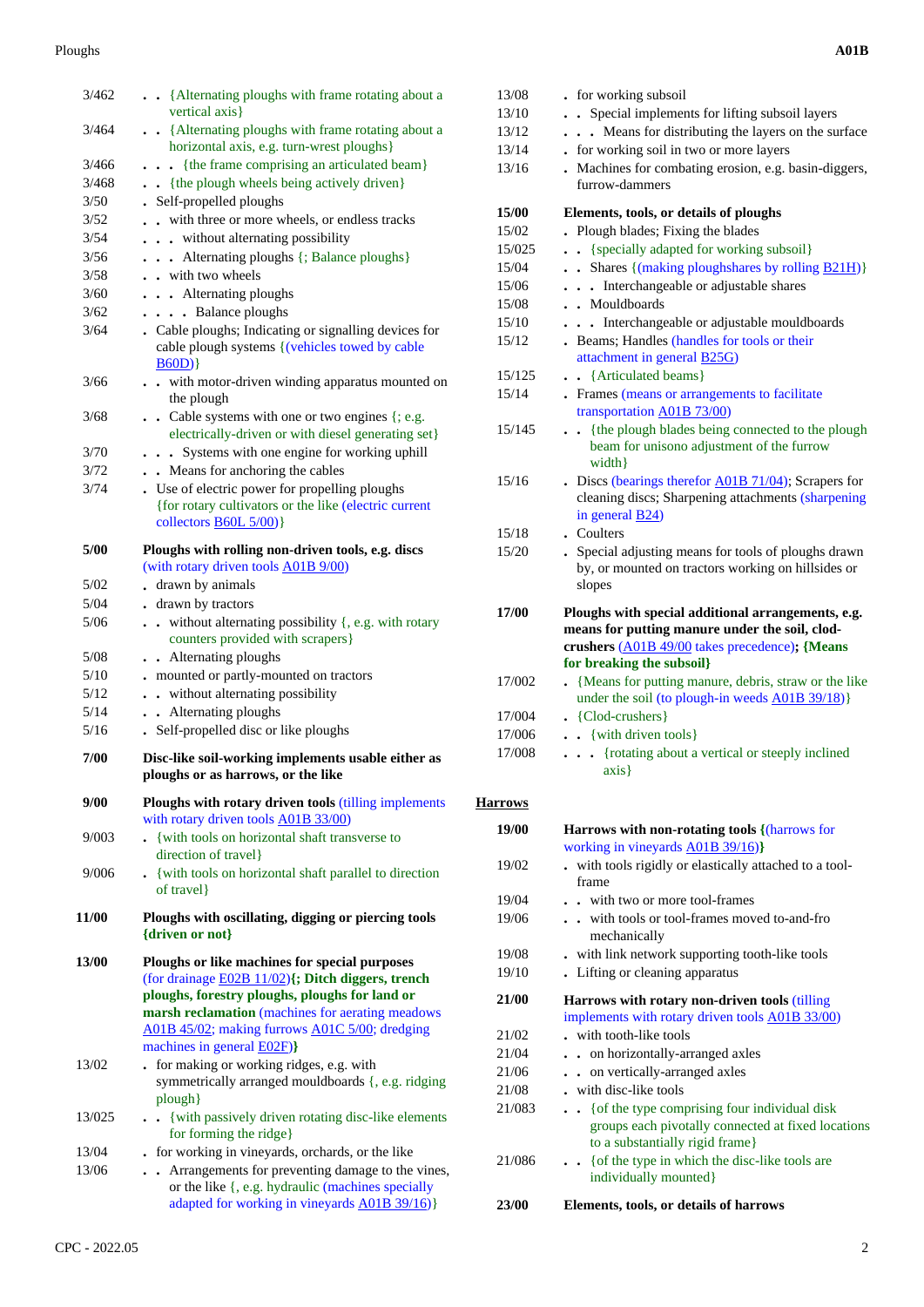#### Harrows **A01B**

| 23/02            | . Teeth; Fixing the teeth                                                                                 |  |
|------------------|-----------------------------------------------------------------------------------------------------------|--|
| 23/04            | Frames (means or arrangements to facilitate                                                               |  |
|                  | transportation A01B 73/00); Drawing-arrangements                                                          |  |
| 23/043           | . {specially adapted for harrows with non-rotating<br>tools }                                             |  |
| 23/046           | • • {Specially adapted for harrows with rotating<br>tools }                                               |  |
| 23/06            | $\bullet$ Discs ( $\triangle$ 01B 15/16 takes precedence; bearings                                        |  |
|                  | therefor <b>A01B</b> 71/04); Scrapers for cleaning                                                        |  |
|                  | discs; Sharpening attachments; {Lubrication of                                                            |  |
|                  | bearings}(sharpening in general B24)                                                                      |  |
| 25/00            | Harrows with special additional arrangements,                                                             |  |
|                  | e.g. means for distributing fertilisers; Harrows for                                                      |  |
|                  | special purposes (A01B 39/00 takes precedence {;                                                          |  |
|                  | fertiliser distributors A01C 15/00})                                                                      |  |
|                  | <b>Other machines for working soil</b>                                                                    |  |
| 27/00            | <b>Clod-crushers</b>                                                                                      |  |
| 27/005           | • {comprising roller-type tools moving on the                                                             |  |
|                  | ground                                                                                                    |  |
| 29/00            | <b>Rollers</b> {(rollers for roads <b>E01C</b> )}                                                         |  |
| 29/02            | with smooth surface                                                                                       |  |
| 29/04            | - with non-smooth surface formed of rotatably-                                                            |  |
|                  | mounted rings or discs or with projections or ribs on                                                     |  |
|                  | the roller body; Land packers                                                                             |  |
| 29/041           | • · {of "Cambridge"-type, i.e. the soil-pressing rings                                                    |  |
|                  | being stacked on a shaft}                                                                                 |  |
| 29/043           | $\ldots$ {Tire-packers}                                                                                   |  |
| 29/045           | . {the soil-pressing body being a drum}                                                                   |  |
| 29/046           | . {the soil-pressing body being a helical coil}                                                           |  |
| 29/048           | {Bar cage rollers}                                                                                        |  |
| 29/06            | . with special additional arrangements                                                                    |  |
|                  |                                                                                                           |  |
| 31/00            | Drags {graders for field cultivators (graders in<br>general <b>E02F</b> )}                                |  |
|                  |                                                                                                           |  |
| 33/00            | Tilling implements with rotary driven tools {,                                                            |  |
|                  | e.g. in combination with fertiliser distributors or<br>seeders, with grubbing chains, with sloping axles, |  |
|                  | with driven discs}                                                                                        |  |
| 33/02            | with tools on horizontal shaft transverse to direction                                                    |  |
|                  | of travel                                                                                                 |  |
| 33/021           | $\bullet$ {with rigid tools}                                                                              |  |
| 33/022           | {with helicoidal tools}<br>.                                                                              |  |
| 33/024           | {with disk-like tools}<br>.                                                                               |  |
| 33/025           | . . {with spring tools, i.e. resiliently- or flexibly-                                                    |  |
|                  | attached rigid tools}                                                                                     |  |
| 33/027           | • • {Operator supported tools, e.g. using a harness for                                                   |  |
|                  | supporting the tool or power unit}                                                                        |  |
| 33/028           | • { of the walk-behind type (walk-type tractors                                                           |  |
|                  | B62D 51/04)                                                                                               |  |
| 33/04            | . with tools on horizontal shaft parallel to direction of<br>travel                                       |  |
| 33/06            |                                                                                                           |  |
| 33/065           | - with tools on vertical or steeply-inclined shaft<br>{comprising a plurality of rotors carried by an     |  |
|                  | elongate, substantially closed transmission casing,                                                       |  |
|                  | transversely connectable to a tractor}                                                                    |  |
| 33/08            | . Tools; Details, e.g. adaptations of transmissions or                                                    |  |
|                  | gearings                                                                                                  |  |
| 33/082           | . Transmissions; Gearings; Power distribution}                                                            |  |
| 33/085<br>33/087 | {specially adapted for tools on a vertical shaft}<br>. . {Lifting devices; Depth regulation devices;      |  |

Mountings}

| 33/10  | Structural or functional features of the tools $\{\}$ ;<br>Theoretical aspects of the cutting action}            |
|--------|------------------------------------------------------------------------------------------------------------------|
| 33/103 | . {the rotating shaft being oriented horizontally}                                                               |
| 33/106 | {the rotating shaft being oriented vertically or<br>steeply inclined}                                            |
| 33/12  | . Arrangement of the tools; Screening of the tools                                                               |
| 33/125 | {screening of tools rotating about a vertical<br>$\cdots$                                                        |
|        | shaff                                                                                                            |
| 33/14  | Attaching the tools to the rotating shaft, e.g.<br>resiliently {or flexibly}-attached tools                      |
| 33/142 | . {the rotating shaft being oriented horizontally}                                                               |
| 33/144 | {with spring tools or resiliently-attached<br>rigid tools }                                                      |
| 33/146 | {the rotating shaft being oriented vertically or<br>steeply inclined}                                            |
| 33/148 | {with spring tools or resiliently-attached<br>$\bullet$<br>rigid tools }                                         |
| 33/16  | . with special additional arrangements (A01B 49/00<br>takes precedence; for sowing or fertilising<br>A01B 49/06) |
| 35/00  | Other machines for working soil {not specially                                                                   |
|        | adapted for working soil on which crops are                                                                      |
|        | growing}(A01B 37/00, A01B 39/00, A01B 77/00<br>take precedence {; hand tools A01B 1/00})                         |
| 35/02  | . with non-rotating tools                                                                                        |
| 35/04  | . drawn by animal or tractor {or man-power}                                                                      |
| 35/06  | with spring tools {or with resiliently- or<br>flexibly-attached rigid tools}                                     |
| 35/08  | . . with rigid tools                                                                                             |
| 35/10  | mounted on tractors                                                                                              |
| 35/12  | . . with spring tools {or with resiliently-or<br>flexibly-attached rigid tools}                                  |
| 35/14  | . . with rigid tools                                                                                             |
| 35/16  | . with rotating or circulating non-propelled tools                                                               |
| 35/18  | with both rotating and non-rotating tools                                                                        |
| 35/20  | Tools; Details<br>$\ddot{\phantom{0}}$                                                                           |
| 35/22  | Non-rotating tools; {Resilient or flexible<br>$\ddot{\phantom{a}}$<br>mounting of rigid tools)                   |
| 35/225 | . {the tools being adapted to allow the chisel                                                                   |
|        | point to be easily fitted or removed from the<br>$shank$ }                                                       |
| 35/24  | Spring tools                                                                                                     |
| 35/26  | . Rigid tools                                                                                                    |
| 35/28  | Rotating tools; Mounting rotating tools<br>$\mathbf{r}$                                                          |
| 35/30  | Undercarriages (A01B 23/04 takes precedence)<br>$\ddot{\phantom{a}}$                                             |
| 35/32  | with special additional arrangements                                                                             |
|        |                                                                                                                  |
| 37/00  | Devices for loosening soil compacted by wheels or<br>the like                                                    |
| 39/00  | Other machines specially adapted for working soil<br>on which crops are growing                                  |
| 39/02  | . with non-rotating tools                                                                                        |
| 39/04  | drawn by animal or tractor                                                                                       |
| 39/06  | Self-propelled machines                                                                                          |
| 39/08  | with rotating tools {such as weeding machines}                                                                   |
| 39/085 | {the rotating tools being actively driven}<br>$\overline{a}$                                                     |
| 39/10  | with oscillating tools {driven or not}                                                                           |
| 39/12  | for special purposes {, e.g. for special culture}                                                                |
| 39/14  | for working ridges {, e.g. for rows of plants and/<br>$\ddot{\phantom{a}}$<br>or furrows }                       |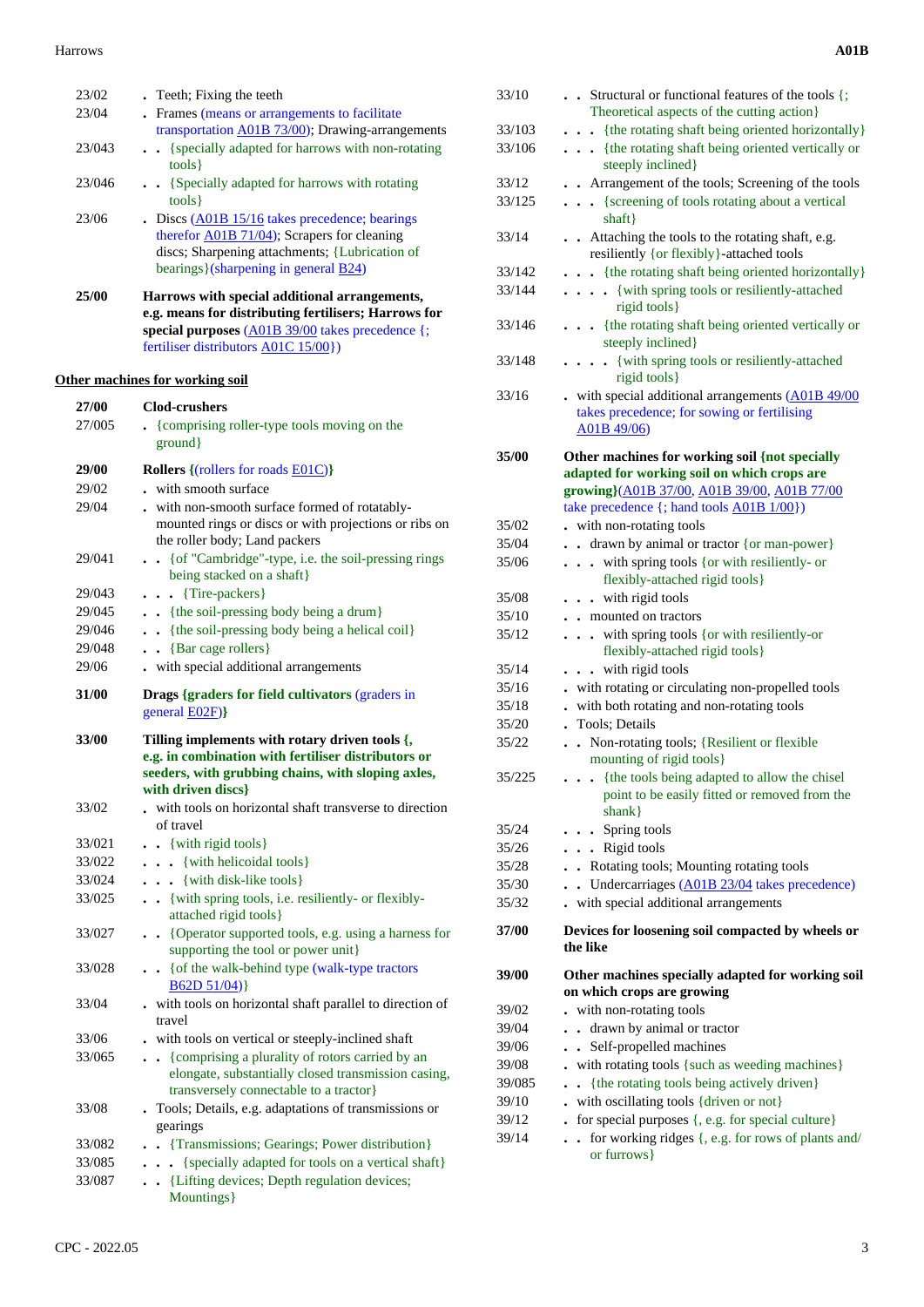| 39/20<br>39/22<br>39/24 | propelled beneath the soil surface<br>. Tools; Details<br>. Tools; Mounting tools<br>. . Undercarriages (A01B 23/04 takes precedence)                                                                                   |
|-------------------------|-------------------------------------------------------------------------------------------------------------------------------------------------------------------------------------------------------------------------|
| 39/26<br>39/28          | • Arrangements for protecting plants {, e.g.<br>fenders }<br>. with special additional arrangements (A01B 49/00                                                                                                         |
|                         | takes precedence)                                                                                                                                                                                                       |
| 41/00                   | <b>Thinning machines</b>                                                                                                                                                                                                |
| 41/02                   | - with oscillating tools                                                                                                                                                                                                |
| 41/04                   | . with rotating tools                                                                                                                                                                                                   |
| 41/06                   | . with electric, e.g. photo-electric control of thinning<br>operations                                                                                                                                                  |
| 43/00                   | Gatherers for removing stones, undesirable roots<br>or the like from the soil, e.g. tractor-drawn rakes                                                                                                                 |
| 43/005                  | . {Windrower-type machines}                                                                                                                                                                                             |
| 45/00                   | Machines for treating meadows or lawns $\{, e.g.$ for<br>sports grounds}                                                                                                                                                |
| 45/02                   | • for aerating                                                                                                                                                                                                          |
| 45/023<br>45/026        | {Perforators comprising spiking tools actively<br>$\ddot{\phantom{0}}$<br>driven in a reciprocating movement through a<br>crankshaft or eccentric mechanism}<br>. . {Scarifiers comprising a knife reel actively driven |
| 47/00                   | around a substantially horizontal shaft}<br>Soil-working with electric potential applied                                                                                                                                |
|                         | between tools and soil                                                                                                                                                                                                  |
| 49/00                   | Combined machines (auxiliary devices attached to<br>machines of a different kind, e.g. harrows attached to<br>ploughs, <u>see</u> the relevant groups for the machines)                                                 |
| 49/02                   | with two or more soil-working tools of different<br>kind                                                                                                                                                                |
| 49/022                  | . {at least one tool being actively driven}                                                                                                                                                                             |
| 49/025                  | . {about a substantially vertical axis}                                                                                                                                                                                 |
| 49/027                  | . . {with a rotating, soil working support element,<br>e.g. a roller}                                                                                                                                                   |
| 49/04                   | . Combinations of soil-working tools with non-soil-<br>working tools, e.g. planting tools                                                                                                                               |
| 49/06                   | for sowing or fertilising<br>$\ddot{\phantom{0}}$                                                                                                                                                                       |
| 49/065                  | {the soil-working tools being actively driven}                                                                                                                                                                          |
|                         | Parts, details or accessories of agricultural machines or                                                                                                                                                               |
|                         | implements, in general (seat constructions A47C; wheels B60B;<br>shelters for drivers <b>B60J</b> ; seats specially adapted for vehicles                                                                                |
|                         | B60N 2/00; wheel scrapers B60S 1/68)                                                                                                                                                                                    |
| 51/00                   | Undercarriages specially adapted for mounting-<br>on various kinds of agricultural tools or apparatus                                                                                                                   |
|                         | (general vehicle aspects, see the relevant subclass of                                                                                                                                                                  |

|        | on various kinds of agricultural tools or apparate                                                              |
|--------|-----------------------------------------------------------------------------------------------------------------|
|        | (general vehicle aspects, see the relevant subclass of                                                          |
|        | class $B60$ or $B62$ )                                                                                          |
| 51/02  | • propelled by a motor                                                                                          |
| 51/023 | $\bullet$ $\bullet$ { of the Gantry-type}                                                                       |
| 51/026 | $\bullet$ $\bullet$ { of the automotive vehicle type, e.g. including<br>driver accommodation (A01B 51/023 takes |
|        | precedence) }                                                                                                   |
|        |                                                                                                                 |

| CPC - 2022.05 |  |  |
|---------------|--|--|

| 51/04   | . drawn by animal or tractor                                                                                                                                                                                             |  |
|---------|--------------------------------------------------------------------------------------------------------------------------------------------------------------------------------------------------------------------------|--|
| 51/045  | $\bullet$ {drawn by animals}                                                                                                                                                                                             |  |
| 59/00   | Devices specially adapted for connection between<br>animals or tractors and agricultural machines or                                                                                                                     |  |
|         | implements (A01B 63/00 takes precedence; vehicle                                                                                                                                                                         |  |
|         | connections in general <b>B60D</b> ; draught assemblies for                                                                                                                                                              |  |
|         | animal drawn vehicles, in general <b>B62C 5/00</b> )                                                                                                                                                                     |  |
| 59/002  | • {Details, component parts}                                                                                                                                                                                             |  |
| 59/004  | • {Length-adjustable links}                                                                                                                                                                                              |  |
| 59/006  | . . {Latched hooks}                                                                                                                                                                                                      |  |
| 59/008  | . . {Link connectors with spherical surfaces}                                                                                                                                                                            |  |
| 59/02   | . for animal-drawn machines                                                                                                                                                                                              |  |
| 59/04   | - for machines pulled or pushed by a tractor                                                                                                                                                                             |  |
| 59/041  | preventing or limiting side-play of implements<br>(preventing overstrain A01B 61/00)                                                                                                                                     |  |
| 59/0415 | {by hydraulic or pneumatic means acting on<br>.<br>the lower draft links }                                                                                                                                               |  |
| 59/042  | having pulling means arranged on the rear part of<br>the tractor                                                                                                                                                         |  |
| 59/043  | supported at three points, e.g. by quick-release<br>$\ddot{\phantom{0}}$<br>couplings (A01B 59/06 takes precedence)                                                                                                      |  |
| 59/044  | . having pulling means arranged on the middle part<br>of the tractor                                                                                                                                                     |  |
| 59/046  | . having pulling or pushing means arranged on the<br>side of the tractor                                                                                                                                                 |  |
| 59/048  | having pulling or pushing means arranged on the<br>front part of the tractor                                                                                                                                             |  |
| 59/06   | for machines mounted on tractors                                                                                                                                                                                         |  |
| 59/061  | {specially adapted for enabling connection or                                                                                                                                                                            |  |
|         | disconnection controlled from the driver's seat<br>(not used, see subgroups)}                                                                                                                                            |  |
| 59/062  | {the connection comprising a rigid interface<br>frame on the tractor}                                                                                                                                                    |  |
| 59/063  | {the connection comprising longitudinally<br>oriented tang-and-sheath elements}                                                                                                                                          |  |
| 59/064  | • {for connection to the front of the tractor}                                                                                                                                                                           |  |
| 59/065  | • {for ploughs or like implements $(A01B 59/061)$<br>and subgroups take precedence) }                                                                                                                                    |  |
| 59/066  | {of the type comprising at least two lower arms<br>and one upper arm generally arranged in a<br>triangle (e.g. three-point hitches)}                                                                                     |  |
| 59/067  | {the lower arms being lifted or lowered by<br>power actuator means internally incorporated in<br>the tractor                                                                                                             |  |
| 59/068  | {the lower arms being lifted or lowered by                                                                                                                                                                               |  |
|         | power actuator means provided externally on<br>the tractor                                                                                                                                                               |  |
| 59/069  | {with means for weighing the implement}                                                                                                                                                                                  |  |
| 61/00   | Devices for, or parts of, agricultural machines or<br>implements for preventing overstrain (preventing<br>overstrain in vehicle connections, in general <b>B60D</b> ;<br>preventing overstrain in couplings per se F16D) |  |
| 61/02   | of the coupling devices between tractor and machine                                                                                                                                                                      |  |
| 61/025  | {the driving connections}                                                                                                                                                                                                |  |
| 61/04   | of the connection between tools and carrier beam or<br>frame                                                                                                                                                             |  |
| 61/042  | • {with shearing devices}                                                                                                                                                                                                |  |
| 61/044  | • {the connection enabling a yielding pivoting<br>movement around a substantially horizontal and<br>transverse axis}                                                                                                     |  |
| 61/046  | {the device including an energy accumulator<br>for restoring the tool to its working position}                                                                                                                           |  |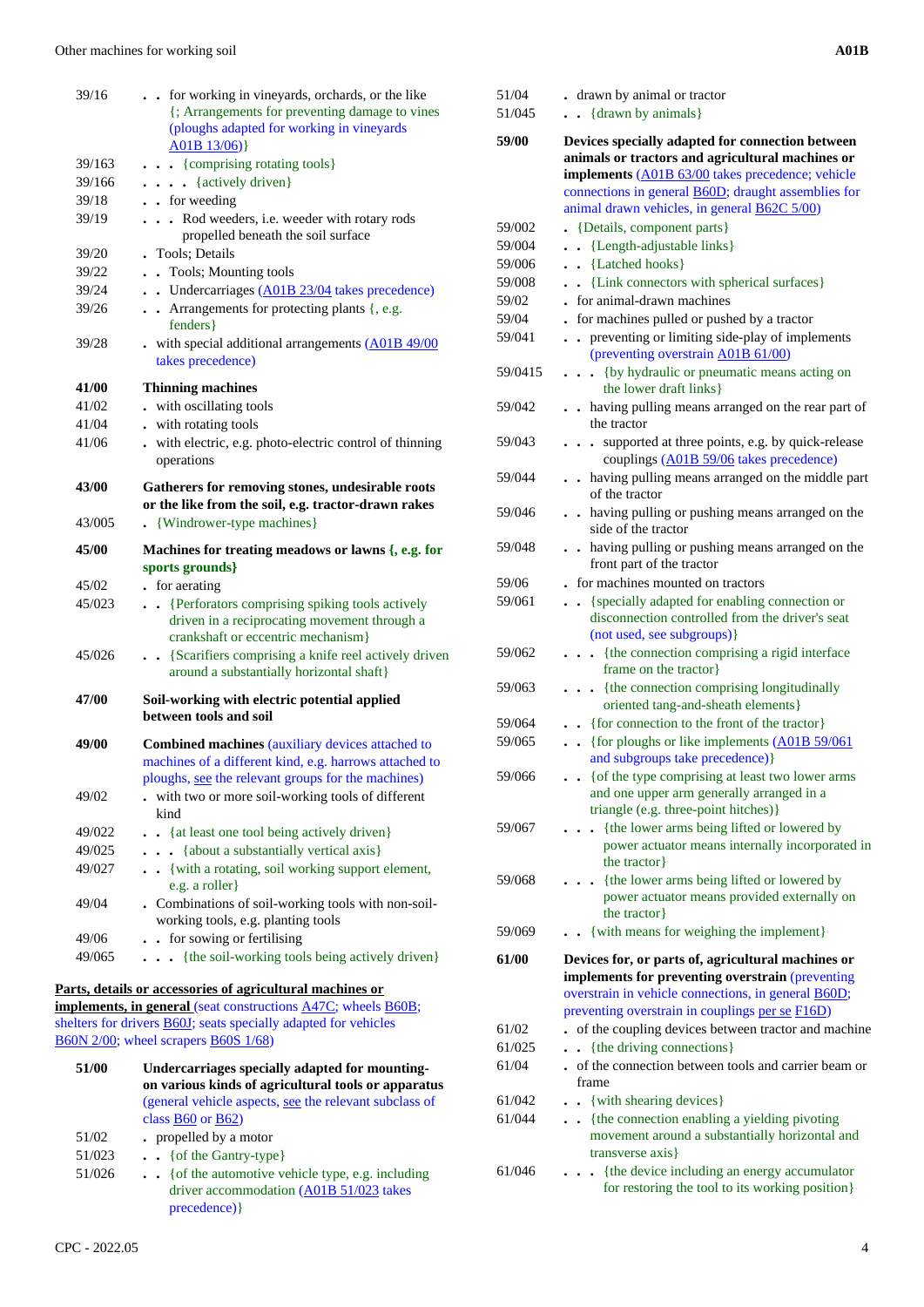| 61/048  | . {the connection or the energy accumulator                                                               | 63/24  | . Tools or tool-holders adjustable relatively to the           |
|---------|-----------------------------------------------------------------------------------------------------------|--------|----------------------------------------------------------------|
|         | being active in two opposite directions, e.g.                                                             |        | frame                                                          |
|         | for reversible plows }                                                                                    | 63/245 | . {laterally adjustable}                                       |
| 63/00   | Lifting or adjusting devices or arrangements                                                              | 63/26  | $\ldots$ by man-power                                          |
|         | for agricultural machines or implements                                                                   | 63/28  | . operated by the machine or implement                         |
|         | (lifting mechanisms for the cutter-bar of a mower                                                         | 63/30  | . operated by motor power through a mechanical<br>transmission |
|         | A01D 34/24; adjusting devices for the cutter-bar of a                                                     | 63/32  | operated by hydraulic or pneumatic means<br>$\cdots$           |
|         | mower A01D 34/28; constructional features of lifting                                                      |        | {without automatic control}                                    |
|         | devices per se $\overline{B66F}$                                                                          |        |                                                                |
| 63/002  | • {Devices for adjusting or regulating the position of                                                    | 67/00  | Devices for controlling the tractor motor                      |
|         | tools or wheels (preventing overstrain A01B 61/00;<br>wheels adjustable relatively to the frame for drawn |        | by resistance of tools (preventing overstrain                  |
|         | implements A01B 3/16; tools or tool holders                                                               |        | A01B 61/00)                                                    |
|         | adjustable relatively to the frame for drawn                                                              | 69/00  | Steering of agricultural machines or implements;               |
|         | implements A01B 63/24)}                                                                                   |        | Guiding agricultural machines or implements on a               |
| 63/004  | . . {Lateral adjustment of tools}                                                                         |        | desired track                                                  |
| 63/006  | . . {Lateral adjustment of wheels}                                                                        |        |                                                                |
| 63/008  | . . {Vertical adjustment of tools (A01B 63/10 takes                                                       |        | <b>NOTE</b>                                                    |
|         | precedence) }                                                                                             |        | In this group it is obligatory to classify subject-            |
| 63/02   | - for implements mounted on tractors                                                                      |        | matter in the first appropriate place. It is however           |
| 63/023  | . {Lateral adjustment of their tools}                                                                     |        | allowed to apply multiple classification where                 |
| 63/026  | . {Lateral adjustment of their wheels}                                                                    |        | considered useful for search                                   |
| 63/04   | . Hand devices; Hand devices with mechanical                                                              | 69/001 | • {Steering by means of optical assistance, e.g.               |
|         | accumulators, e.g. springs                                                                                |        | television cameras (steering devices for road                  |
| 63/045  | . {for vertically adjusting wheels or similar                                                             |        | marking vehicles <b>E01C</b> 23/163)}                          |
|         | rotary supporting elements }                                                                              | 69/002 | • {Steering or guiding on a substantially circular or          |
| 63/06   | . . operated mechanically by tractor motor                                                                |        | spiral path}                                                   |
| 63/08   | operated by the movement of the tractor                                                                   | 69/003 | • {Steering or guiding of machines or implements               |
| 63/10   | operated by hydraulic or pneumatic means                                                                  |        | pushed or pulled by or mounted on agricultural                 |
| 63/1006 | . {the hydraulic or pneumatic means structurally                                                          |        | vehicles such as tractors, e.g. by lateral shifting of         |
|         | belonging to the tractor}                                                                                 |        | the towing connection}                                         |
| 63/1013 | . {and being located inside the tractor body}                                                             | 69/004 | . . {automatic}                                                |
| 63/102  | characterised by the location of the mounting                                                             | 69/005 | . . {by an additional operator}                                |
|         | on the tractor, e.g. on the rear part                                                                     | 69/006 | . {derived from the steering of the tractor}                   |
| 63/104  | . on the middle part, i.e. between front and                                                              | 69/007 | • {Steering or guiding of agricultural vehicles, e.g.          |
|         | rear wheels                                                                                               |        | steering of the tractor to keep the plough in the              |
| 63/106  | $\cdots$ on the side                                                                                      |        | $farrow\}$                                                     |
| 63/108  | $\cdots$ on the front part                                                                                | 69/008 | $\bullet$ $\bullet$ {automatic}                                |
| 63/11   | . for controlling weight transfer between                                                                 | 69/02  | . Ridge-marking or like devices; Checkrow wires;               |
|         | implements and tractor wheels                                                                             |        | Accessories therefor                                           |
| 63/111  | . regulating working depth of implements                                                                  | 69/022 | . . {Ridge marking by deposition of a chemical                 |
| 63/1112 | . {using a non-tactile ground distance                                                                    |        | substance, e.g. foam, on the surface of the soil}              |
|         | measurement, e.g. using reflection of waves}                                                              | 69/024 | {adapted to cut and form a ridge or forrow in the              |
| 63/1115 | . {using a mechanical ground contact sensor}                                                              |        | soil surface, e.g. with a disc}                                |
| 63/1117 | $\ldots$ (using a hitch position sensor)                                                                  | 69/026 | . . {Checkrow wires}                                           |
| 63/112  | . to control draught load, i.e. tractive force                                                            | 69/028 | . {the wire being located above the ground}                    |
| 63/114  | . to achieve a constant working depth                                                                     | 71/00  | Construction or arrangement of setting or                      |
| 63/1145 | . {for controlling weight transfer between                                                                |        | adjusting mechanisms, of implement or tool                     |
|         | implements and tractor wheels }                                                                           |        | drive or of power take-off; Means for protecting               |
| 63/118  | . Mounting implements on power-lift linkages                                                              |        | parts against dust, or the like; Adapting machine              |
|         | (A01B 59/043 takes precedence; preventing or                                                              |        | elements to or for agricultural purposes {(adjusting           |
|         | limiting side-play of implements A01B 59/041;                                                             |        | mechanisms in general G05G)}                                   |
|         | preventing overstrain A01B 61/00)                                                                         | 71/02  | • Setting or adjusting mechanisms                              |
| 63/12   | . . operated by an electric motor                                                                         | 71/04  | . Bearings of rotating parts, e.g. for soil-working            |
| 63/14   | - for implements drawn by animals or tractors                                                             |        | discs ({discs $A01B$ 15/16, $A01B$ 23/06}; bearings            |
| 63/145  | . {for controlling weight transfer between                                                                |        | in general $F16C$ )                                            |
|         | implements and tractor wheels}                                                                            | 71/06  | . Special adaptations of coupling means between                |
| 63/16   | . . with wheels adjustable relatively to the frame                                                        |        | power take-off and transmission shaft to the                   |
| 63/163  | . {laterally adjustable}                                                                                  |        | implement or machine (couplings for transmitting               |
| 63/166  | . {manually adjustable}                                                                                   |        | rotation F16D)                                                 |
| 63/18   | . with clutch between Z-type axle and wheel                                                               | 71/063 | . {for enabling transmission coupling and                      |
| 63/20   | . with gear and rack                                                                                      |        | connection between tractor and implements to be                |
| 63/22   | . operated by hydraulic or pneumatic means                                                                |        | controlled from the driver's seat}                             |

| with gear and rack<br>operated by hydraulion |
|----------------------------------------------|
|                                              |

|                  | mower A01D 34/28; constructional features of lifting                                                                                                                | 63/32           | . operated by hydraulic or pneumatic means                                                                                                 |
|------------------|---------------------------------------------------------------------------------------------------------------------------------------------------------------------|-----------------|--------------------------------------------------------------------------------------------------------------------------------------------|
|                  | devices per se $\overline{B66F}$                                                                                                                                    |                 | {without automatic control}                                                                                                                |
| 63/002           | • {Devices for adjusting or regulating the position of<br>tools or wheels (preventing overstrain A01B 61/00;<br>wheels adjustable relatively to the frame for drawn | 67/00           | Devices for controlling the tractor motor<br>by resistance of tools (preventing overstrain                                                 |
|                  | implements A01B 3/16; tools or tool holders<br>adjustable relatively to the frame for drawn                                                                         | 69/00           | A01B 61/00)<br>Steering of agricultural machines or implements;                                                                            |
|                  | implements $\triangle 01B$ 63/24)}                                                                                                                                  |                 | Guiding agricultural machines or implements on a<br>desired track                                                                          |
| 63/004           | . . {Lateral adjustment of tools}                                                                                                                                   |                 |                                                                                                                                            |
| 63/006<br>63/008 | . . {Lateral adjustment of wheels}<br>. . {Vertical adjustment of tools (A01B 63/10 takes                                                                           |                 | <b>NOTE</b>                                                                                                                                |
| 63/02            | precedence) }<br>- for implements mounted on tractors                                                                                                               |                 | In this group it is obligatory to classify subject-<br>matter in the first appropriate place. It is however                                |
| 63/023           | . . {Lateral adjustment of their tools}                                                                                                                             |                 | allowed to apply multiple classification where                                                                                             |
| 63/026           | . . {Lateral adjustment of their wheels}                                                                                                                            |                 | considered useful for search                                                                                                               |
| 63/04            | . . Hand devices; Hand devices with mechanical                                                                                                                      | 69/001          | • {Steering by means of optical assistance, e.g.                                                                                           |
| 63/045           | accumulators, e.g. springs<br>. {for vertically adjusting wheels or similar                                                                                         |                 | television cameras (steering devices for road<br>marking vehicles <b>E01C</b> 23/163)}                                                     |
|                  | rotary supporting elements }                                                                                                                                        | 69/002          | • {Steering or guiding on a substantially circular or                                                                                      |
| 63/06            | . . operated mechanically by tractor motor                                                                                                                          |                 | spiral path}                                                                                                                               |
| 63/08            | operated by the movement of the tractor                                                                                                                             | 69/003          | • {Steering or guiding of machines or implements                                                                                           |
| 63/10            | operated by hydraulic or pneumatic means                                                                                                                            |                 | pushed or pulled by or mounted on agricultural                                                                                             |
| 63/1006          | . {the hydraulic or pneumatic means structurally                                                                                                                    |                 | vehicles such as tractors, e.g. by lateral shifting of                                                                                     |
|                  | belonging to the tractor}                                                                                                                                           |                 | the towing connection}                                                                                                                     |
| 63/1013          | . {and being located inside the tractor body}                                                                                                                       | 69/004          | . . {automatic}                                                                                                                            |
| 63/102           | . characterised by the location of the mounting                                                                                                                     | 69/005          | . . {by an additional operator}                                                                                                            |
|                  | on the tractor, e.g. on the rear part                                                                                                                               | 69/006          | . {derived from the steering of the tractor}                                                                                               |
| 63/104           | . on the middle part, i.e. between front and<br>rear wheels                                                                                                         | 69/007          | • {Steering or guiding of agricultural vehicles, e.g.<br>steering of the tractor to keep the plough in the                                 |
| 63/106           | $\cdot \cdot \cdot$ on the side                                                                                                                                     |                 | $farrow\}$                                                                                                                                 |
| 63/108           | $\ldots$ on the front part                                                                                                                                          | 69/008<br>69/02 | $\bullet$ $\bullet$ {automatic}<br>. Ridge-marking or like devices; Checkrow wires;                                                        |
| 63/11            | . for controlling weight transfer between<br>implements and tractor wheels                                                                                          |                 | Accessories therefor                                                                                                                       |
| 63/111           | . regulating working depth of implements                                                                                                                            | 69/022          | . . {Ridge marking by deposition of a chemical<br>substance, e.g. foam, on the surface of the soil}                                        |
| 63/1112          | {using a non-tactile ground distance<br>measurement, e.g. using reflection of waves}                                                                                | 69/024          | {adapted to cut and form a ridge or forrow in the<br>soil surface, e.g. with a disc}                                                       |
| 63/1115          | {using a mechanical ground contact sensor}                                                                                                                          | 69/026          | . . {Checkrow wires}                                                                                                                       |
| 63/1117          | . {using a hitch position sensor}                                                                                                                                   | 69/028          | . {the wire being located above the ground}                                                                                                |
| 63/112           | . to control draught load, i.e. tractive force                                                                                                                      |                 |                                                                                                                                            |
| 63/114           | . to achieve a constant working depth                                                                                                                               | 71/00           | Construction or arrangement of setting or                                                                                                  |
| 63/1145          | . {for controlling weight transfer between<br>implements and tractor wheels}                                                                                        |                 | adjusting mechanisms, of implement or tool<br>drive or of power take-off; Means for protecting                                             |
| 63/118           | . Mounting implements on power-lift linkages<br>(A01B 59/043 takes precedence; preventing or<br>limiting side-play of implements A01B 59/041;                       |                 | parts against dust, or the like; Adapting machine<br>elements to or for agricultural purposes {(adjusting)<br>mechanisms in general G05G)} |
|                  | preventing overstrain A01B 61/00)                                                                                                                                   | 71/02           | • Setting or adjusting mechanisms                                                                                                          |
| 63/12            | . . operated by an electric motor                                                                                                                                   | 71/04           | . Bearings of rotating parts, e.g. for soil-working                                                                                        |
| 63/14            | • for implements drawn by animals or tractors                                                                                                                       |                 | discs ({discs $\underline{A01B}$ 15/16, $\underline{A01B}$ 23/06} ; bearings                                                               |
| 63/145           | . {for controlling weight transfer between<br>implements and tractor wheels }                                                                                       | 71/06           | in general <b>F16C</b> )<br>. Special adaptations of coupling means between                                                                |
| 63/16            | . . with wheels adjustable relatively to the frame                                                                                                                  |                 | power take-off and transmission shaft to the                                                                                               |
| 63/163           | . {laterally adjustable}                                                                                                                                            |                 | implement or machine (couplings for transmitting                                                                                           |
| 63/166           | . {manually adjustable}                                                                                                                                             |                 | rotation F16D)                                                                                                                             |
| 63/18            | . with clutch between Z-type axle and wheel                                                                                                                         | 71/063          | . {for enabling transmission coupling and                                                                                                  |
|                  | . with gear and rack                                                                                                                                                |                 | connection between tractor and implements to be<br>controlled from the driver's seat}                                                      |
| 63/20            |                                                                                                                                                                     |                 |                                                                                                                                            |
| 63/22            | . operated by hydraulic or pneumatic means                                                                                                                          |                 |                                                                                                                                            |
| CPC - 2022.05    |                                                                                                                                                                     |                 |                                                                                                                                            |